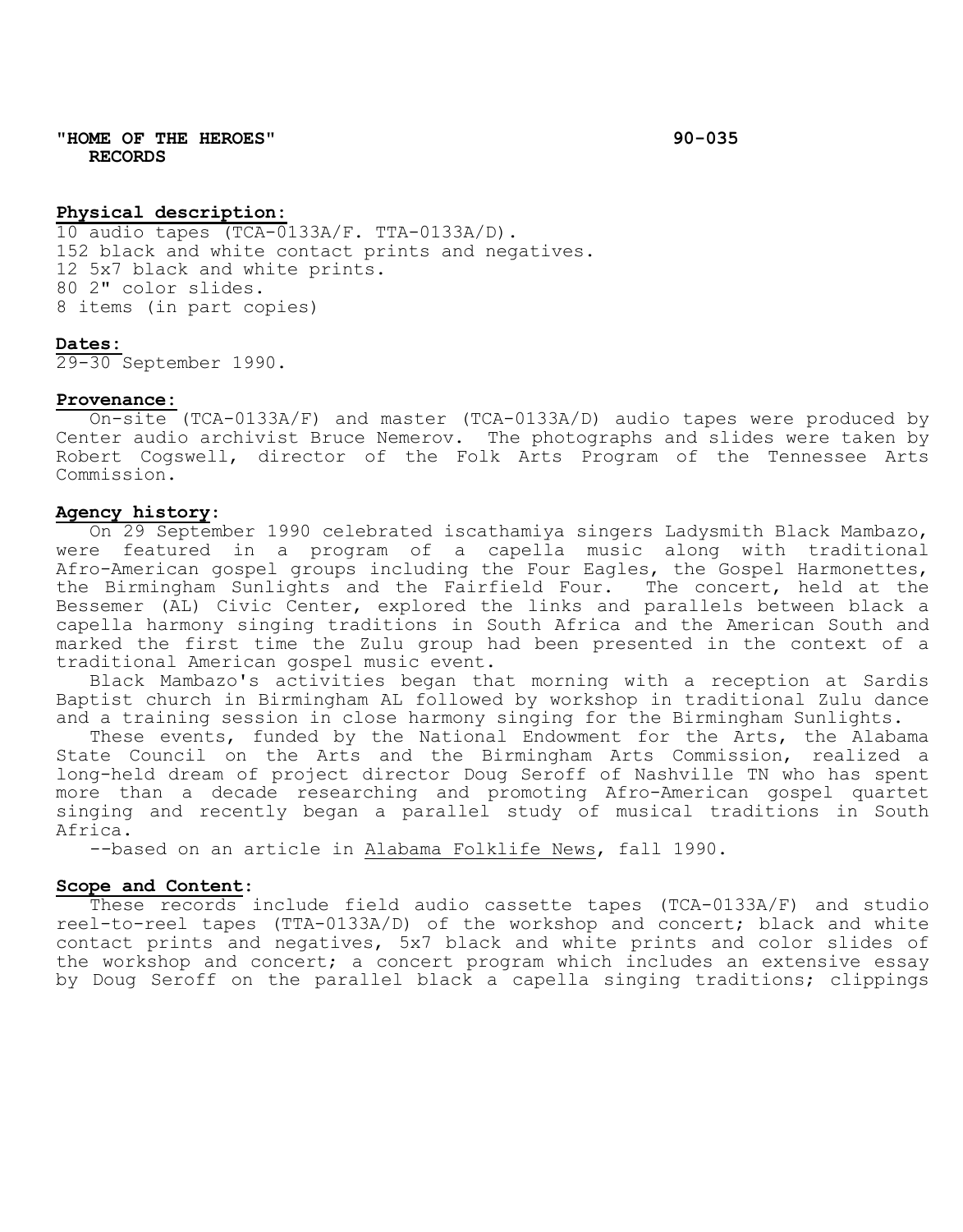(copies) about the events from Alabama newspapers and journals; notes for participants on the day's schedule by Doug Seroff; and field recording notes by Bruce Nemerov. (Copies of his audio log sheets follow this description.)